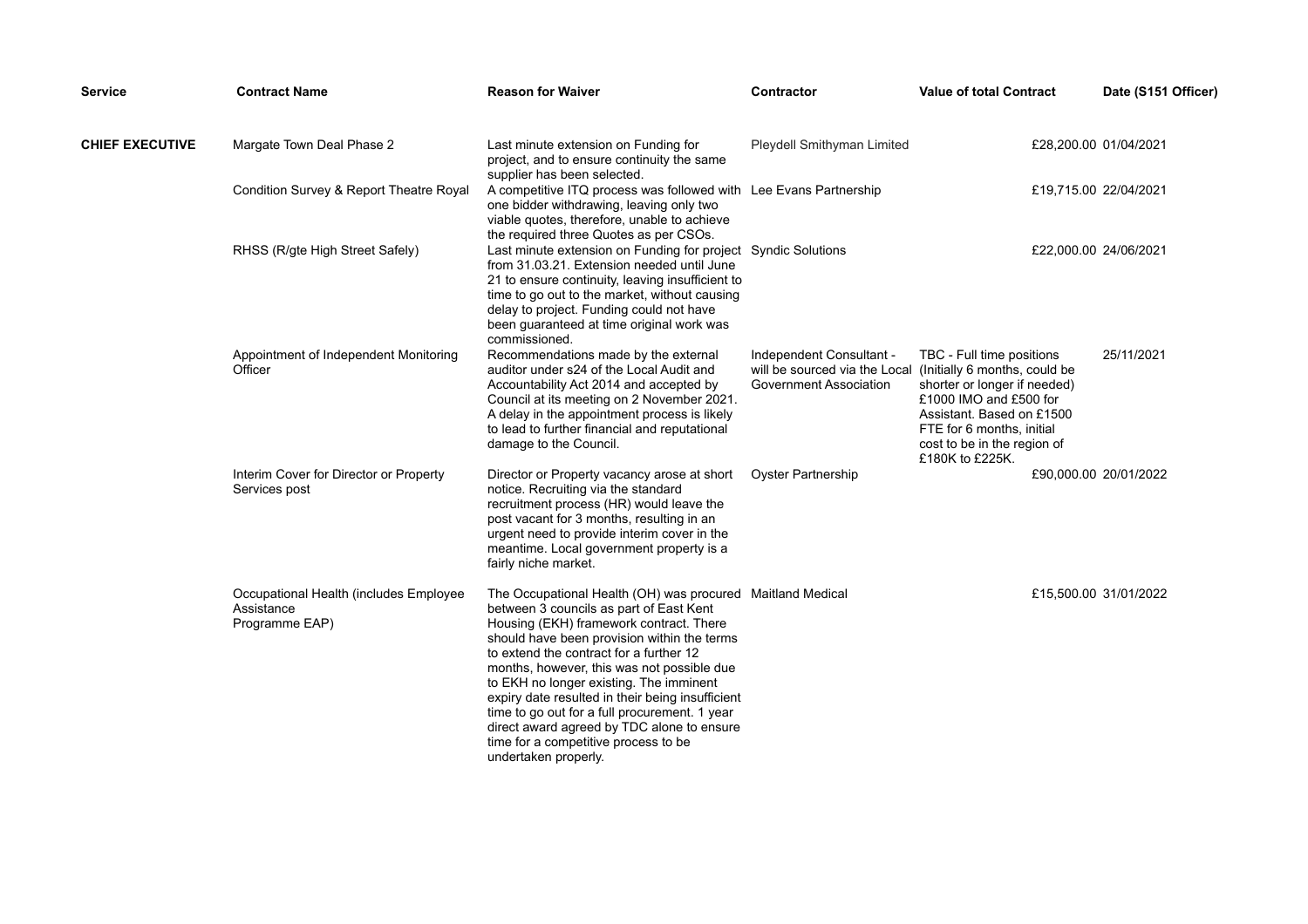| <b>Service</b>                                 | <b>Contract Name</b>                                                      | <b>Reason for Waiver</b>                                                                                                                                                                                                                                                                                                                                                                                                                                           | Contractor                                        | <b>Value of total Contract</b>                                                                                                                                                                                                  | Date (S151 Officer) |
|------------------------------------------------|---------------------------------------------------------------------------|--------------------------------------------------------------------------------------------------------------------------------------------------------------------------------------------------------------------------------------------------------------------------------------------------------------------------------------------------------------------------------------------------------------------------------------------------------------------|---------------------------------------------------|---------------------------------------------------------------------------------------------------------------------------------------------------------------------------------------------------------------------------------|---------------------|
|                                                | Land Trust Phase 2                                                        | Extension to Margate Town Deal - Creative Financial loss may be incurred if project not<br>delivered on time and work is of a specialist<br>nature. When commissioning previous<br>projects, it could not with any certainty have<br>been packaged to include this requirement<br>when the resulting projects going forward<br>were unknown at the time. Nature of the<br>work is highly dependent on previous<br>experience/knowledge of those prior<br>projects. | Work Wild Ltd                                     | £35,000 for main commission<br>$(12$ months),<br>up to £5,000 for a website<br>contract and up to £4,000 for<br>legal advice - both<br>commissioned by Work Wild<br><b>LTd</b><br>on behalf of the CreativeLand<br>Trust board. | 03/02/2022          |
|                                                | Ramsgate Future - Ramsgate LUF Project<br>Development Consultancy Service | Financial loss may be incurred if project was<br>not delivered on time and work is of a<br>specialist nature. When commissioning<br>previous projects, it could not with any<br>certainty have been packaged to include this<br>requirement when the resulting projects<br>going forward were unknown at the time.<br>Nature of the work is highly dependent on<br>previous experience/knowledge of those<br>prior projects.                                       | <b>Partnering Regeneration</b><br>Development Ltd | £25,000.00 08/02/2022                                                                                                                                                                                                           |                     |
|                                                |                                                                           |                                                                                                                                                                                                                                                                                                                                                                                                                                                                    |                                                   |                                                                                                                                                                                                                                 |                     |
| <b>DEPUTY CHIEF</b><br><b>EXECUTIVE'S DEPT</b> | Fire Safety Patrols to Tower Block                                        | This contract was carried forward from EK<br>Housing, where the contract had not been<br>re-procured. It was vital that the service<br>continued until it could be procured under a<br>competitive process (12 months).                                                                                                                                                                                                                                            | Serveco                                           | £80,000.00 19/04/2021                                                                                                                                                                                                           |                     |
|                                                | FRA & call off Fire Works Consultancy                                     | This contract was carried forward from EK<br>Housing, where the contract had not been<br>re-procured. It was vital that the service<br>continued until it could be procured under a<br>competitive process (12 months). Against<br>legislation and regulations to cease the<br>service.                                                                                                                                                                            | <b>DDS</b>                                        | £75,000.00 19/04/2021                                                                                                                                                                                                           |                     |
| <b>REJECTED</b>                                | Replacement UPVC windows and doors                                        | Not approved. No value of duration<br>indicated.                                                                                                                                                                                                                                                                                                                                                                                                                   | <b>Specialist Building Products</b><br>Ltd        |                                                                                                                                                                                                                                 |                     |
|                                                |                                                                           | ITQ docs currently being prepared for<br>competitive process.                                                                                                                                                                                                                                                                                                                                                                                                      |                                                   |                                                                                                                                                                                                                                 |                     |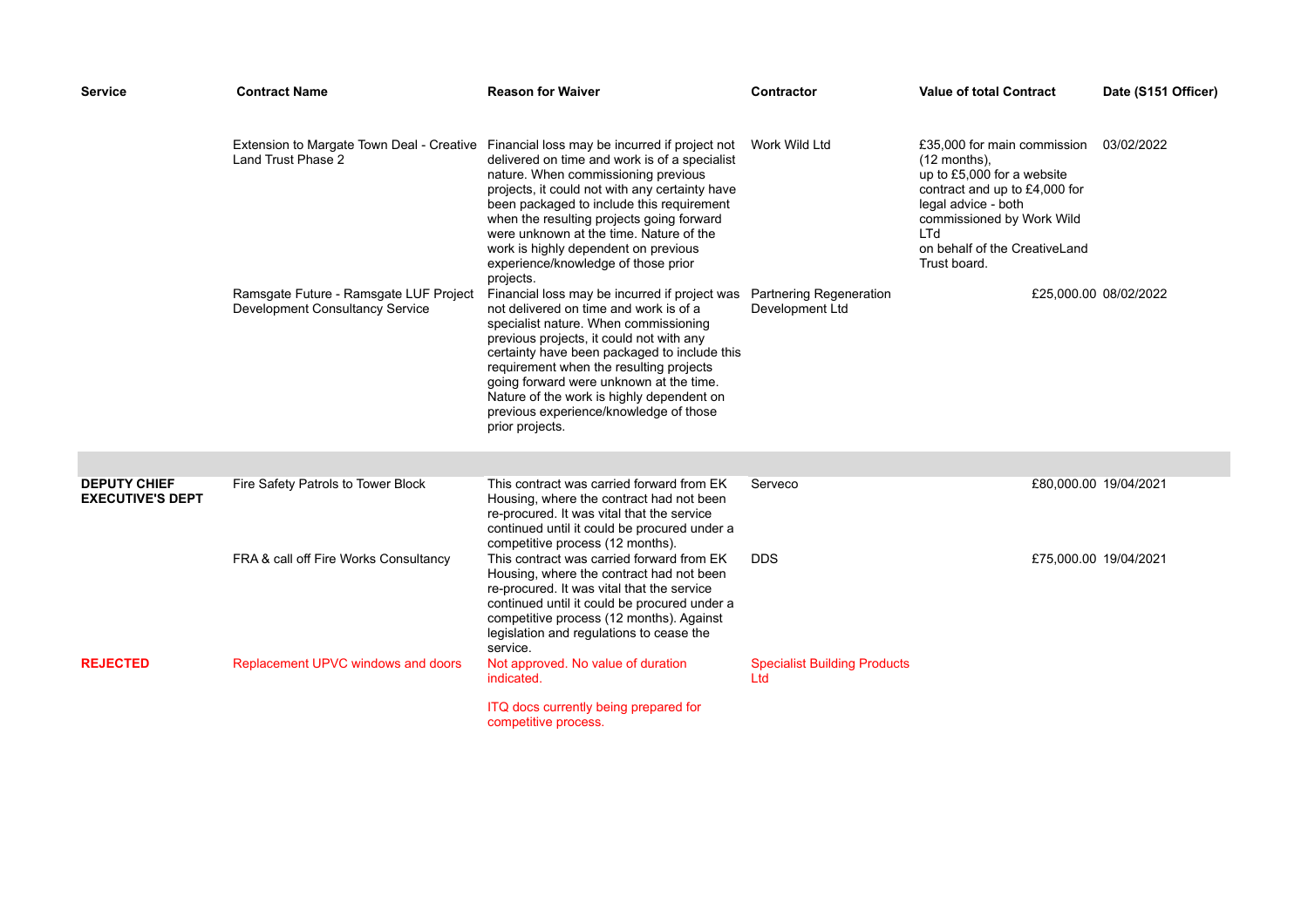| Service | <b>Contract Name</b>                                      | <b>Reason for Waiver</b>                                                                                                                                                                                                                                                                                                                                                                                                                                                                                                                                                           | Contractor                | <b>Value of total Contract</b> | Date (S151 Officer)   |
|---------|-----------------------------------------------------------|------------------------------------------------------------------------------------------------------------------------------------------------------------------------------------------------------------------------------------------------------------------------------------------------------------------------------------------------------------------------------------------------------------------------------------------------------------------------------------------------------------------------------------------------------------------------------------|---------------------------|--------------------------------|-----------------------|
|         | Consultancy to extract the documents from<br>Civica W360  | Review, a declining usage of the Civica<br>W360 system, that it had been costly and<br>has negatively impacted on performance and<br>efficiency. As part of the termination of this<br>contract, an extract of the current and live<br>data is required. As the data is encrypted<br>and stored in the Civica W360 servers, only<br>Civica consultancy can decrypt and extract<br>this data. This is an additional cost from<br>Civica and not part of the contract. As the<br>data is encrypted, no other suppliers or<br>contractors would reasonably have access to<br>do this. | Civica W360               |                                | £60,000.00 06/05/2021 |
|         | Mobile Phone Contract (Sim only)                          | Due to changing circumstance within the<br>organisation, which could affect choice of<br>products down the line, a one year extension<br>was agreed to enable time to identify<br>requirement needed in line with future<br>changes.                                                                                                                                                                                                                                                                                                                                               | Vodaphone                 |                                | £20,300.00 03/06/2021 |
|         | Data Compliance Software                                  | Using the G Cloud 12 Framework does not<br>allow the use of TDC T&C and executing as<br>a deed.                                                                                                                                                                                                                                                                                                                                                                                                                                                                                    | True Compliance           | £115,000.00 17/06/2021         |                       |
|         | Wooden Window Replacements                                | Due to failings within EKH to carry out the<br>replacement of windows and TDC now<br>owning responsibility, there is an urgent<br>need to resolve TDC is now in breach of the<br>settlement that was made. TDC's current<br>window replacement contractor does not<br>deal with wooden window replacements.<br>TDC could be under financial and<br>reputational risk of delaying works further by<br>running a competitive ITQ process.                                                                                                                                            | Local Sash Windows Ltd    |                                | £39,250.00 05/07/2021 |
|         | Hosted solution and continuation of annual<br>maintenance | Soft market testing completed, which<br>confirmed the existing cloud service meets<br>TDC's Corporate and Digital strategies.<br>Having already implemented the solution in<br>their cloud hosted environment, there is<br>confidence the continued use of the system<br>will meet TDC needs. Entering into a new<br>contract with the existing provider is a much<br>simpler process than migrating to a third<br>party product which will save both time and<br>resources in the project and user training<br>and adoption costs.                                                | Paygate Solutions Limited |                                | £27,300.00 26/08/2021 |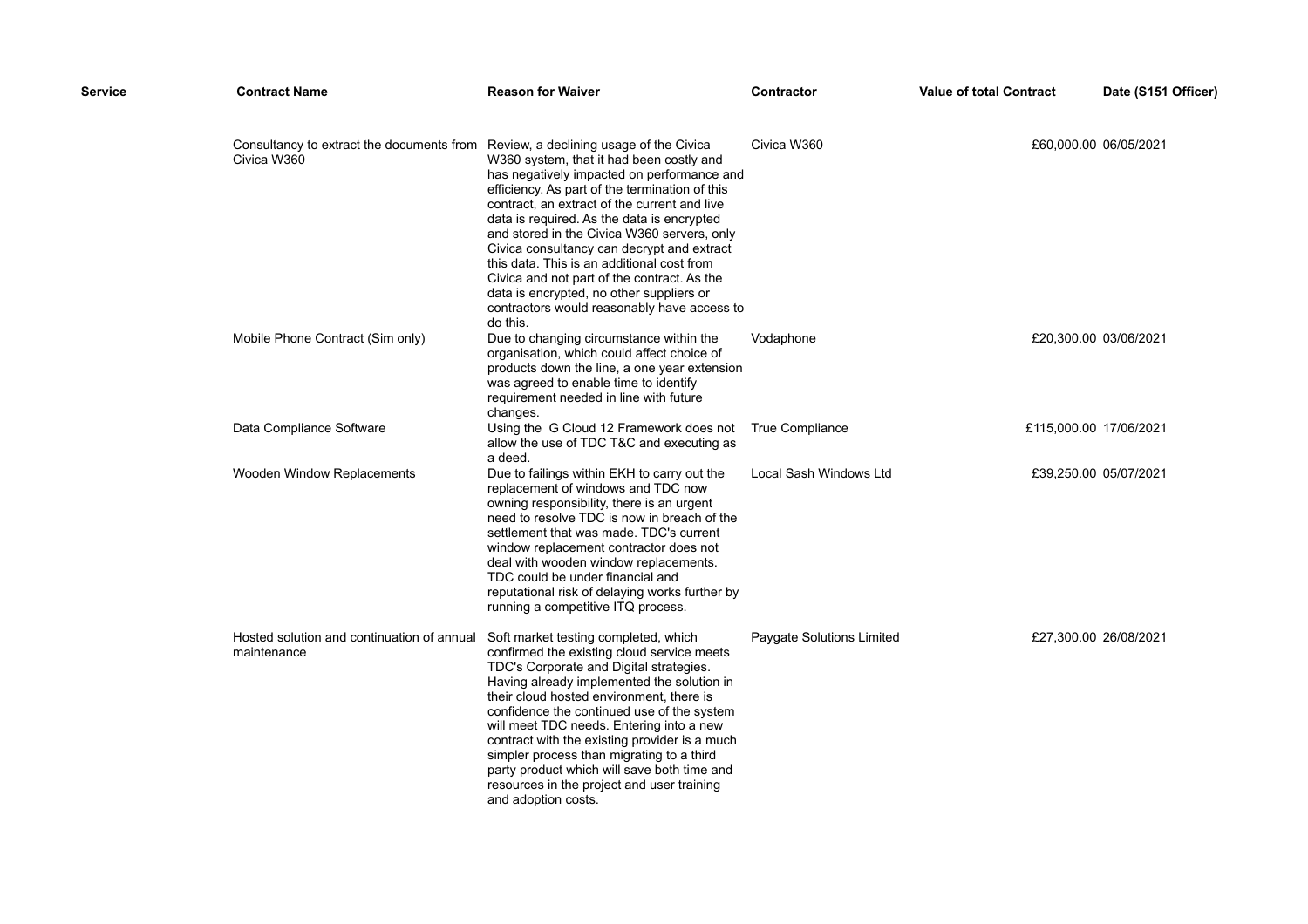| Service | <b>Contract Name</b>                                          | <b>Reason for Waiver</b>                                                                                                                                                                                                                                                                                                                                                                                                                                                                                                                     | <b>Contractor</b>                                                                                                                                                 | <b>Value of total Contract</b>                                                                                                                                                                                               | Date (S151 Officer)    |
|---------|---------------------------------------------------------------|----------------------------------------------------------------------------------------------------------------------------------------------------------------------------------------------------------------------------------------------------------------------------------------------------------------------------------------------------------------------------------------------------------------------------------------------------------------------------------------------------------------------------------------------|-------------------------------------------------------------------------------------------------------------------------------------------------------------------|------------------------------------------------------------------------------------------------------------------------------------------------------------------------------------------------------------------------------|------------------------|
|         | Specialist Agency Staff for Maternity Cover                   | Urgent need for specialist assistance in the<br>form of a competent and experienced<br>agency officer to provide maternity cover for<br>a Housing Improvement Officer position.<br>Post is usually occupied by a qualified<br>Environmental Health Officer who<br>specialises in private sector housing<br>enforcement and there is currently a skill gap<br>in the sector. Other local Council's are in a<br>similar position, which means it is a<br>competitive market to recruit from, therefore<br>there are additional time pressures. | G2 Recruitment and Others<br>noted on Waiver if needed                                                                                                            |                                                                                                                                                                                                                              | £18,278.00 31/08/2021  |
|         | Specialist Agency Staff for MEES Grant<br>Project             | Recruitment of very specialised roles<br>required to carry out grant funding.<br>Timescales are tight for both grant spend<br>and the recruitment of these roles, as it is a<br>very competitive market and an employment<br>contract is needed ASAP.                                                                                                                                                                                                                                                                                        | Buckingham Futures and<br>Others noted on Waiver if<br>needed                                                                                                     |                                                                                                                                                                                                                              | £61,642.00 02/09/2021  |
|         | <b>Planning Application Processing</b>                        | Due to an increase in workload and<br>maternity leave requirements, an interim<br>replacement was needed and not able to be<br>sourced via usual recruitment channels,<br>therefore consultancy was looked at. Lack of<br>consultants being able meet the requirement<br>meant a competitive process could not be<br>achieved and a direct Award requested to an<br>available supplier who could meet<br>requirements.                                                                                                                       | <b>Tetlow King</b>                                                                                                                                                |                                                                                                                                                                                                                              | £30,000.00 17/076/2021 |
|         | Insurance for Thanet District Council                         | Due the nature of the contract, the Insurance Lot 1 Zurich £523,360<br>Cover would be via policies, not contract.<br>The policies were therefore not able to be<br>executed as a deed and TDC T&C could not Lot 4 Zurich £54,648.27<br>be included.                                                                                                                                                                                                                                                                                          | Lot 2 RMP £15,000<br>Lot 3 Zurich £220,497<br>Lot 5 Travellers £634,350<br>Lot 6 Zurich £18,000<br>Lot 7 RMP £3,957<br>Lot 8 Zurich £98,646<br>Lot 9 RMP £452,280 | Lot 1 Zurich £523,360 08/12/2021<br>Lot 2 RMP £15,000<br>Lot 3 Zurich £220,497<br>Lot 4 Zurich £54,650<br>Lot 5 Travelers £634,350<br>Lot 6 Zurich £18,000<br>Lot 7 RMP £3,957<br>Lot 8 Zurich £98,646<br>Lot 9 RMP £452,280 |                        |
|         | Insurance for Thanet District Council for<br>Marine insurance | This insurance is a limited and specialist<br>market and therefore unable to do a full<br>competitive process.                                                                                                                                                                                                                                                                                                                                                                                                                               | IGI                                                                                                                                                               | £135,584.59 09/12/2021                                                                                                                                                                                                       |                        |
|         |                                                               | Compartmentation Works To Churchfields Lo Due to the urgent health and safety concern, Knightsbridge Fire Group<br>there was not sufficient time to follow a full<br>procurement process.                                                                                                                                                                                                                                                                                                                                                    |                                                                                                                                                                   |                                                                                                                                                                                                                              | £75,478.62 09/12/2021  |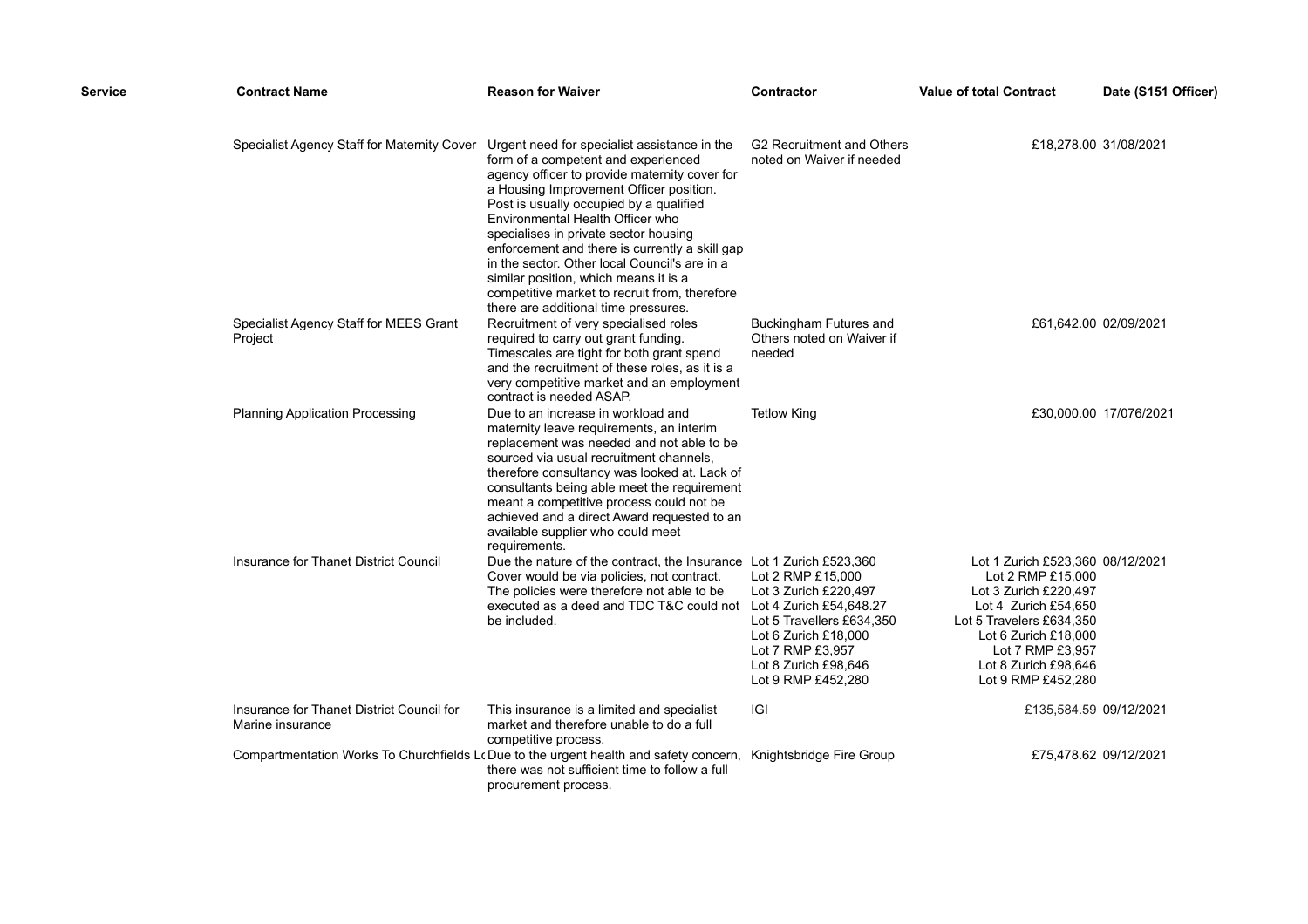| <b>Service</b> | <b>Contract Name</b>                                                                                               | <b>Reason for Waiver</b>                                                                                                                                                                                                                                                                                                                                                                                                                                                                                                                                                                                                                                                                                                                | <b>Contractor</b>                                     | <b>Value of total Contract</b>                                                   | Date (S151 Officer)   |
|----------------|--------------------------------------------------------------------------------------------------------------------|-----------------------------------------------------------------------------------------------------------------------------------------------------------------------------------------------------------------------------------------------------------------------------------------------------------------------------------------------------------------------------------------------------------------------------------------------------------------------------------------------------------------------------------------------------------------------------------------------------------------------------------------------------------------------------------------------------------------------------------------|-------------------------------------------------------|----------------------------------------------------------------------------------|-----------------------|
|                | <b>Tenancy Fraud Consultancy</b>                                                                                   | Following the newest Fire Risk Assessment,<br>H&S risks were identified that needed to be<br>resolve urgently. FRA has given TDC till 8<br>Jan 22 to complete the emergency works.<br>The market was tested against three<br>Specialist Fire Contractors. Direct Award<br>made to supplier who could meet<br>requirements and demonstrated value for<br>money.                                                                                                                                                                                                                                                                                                                                                                          | Ashford Borough Council<br>(ABC)                      |                                                                                  | £16,000.00 09/09/2021 |
|                | <b>Electrical Installation Condition Report</b><br>(EICR) and Associated C1 and C2 Failure -<br>Catch Up Programme | TDC is currently under notice from the<br>Regulator for Social Housing due to failures<br>within some areas of statutory tenant and<br>leaseholder health and safety compliance,<br>due to the failings of EKH. TDC current<br>contractor has been assisting with additional<br>works, however, unable to meet full<br>requirement in time for March 22 deadline.<br>Appoint of an additional suitable Electrical<br>Contractor needed urgently resulting in<br>insufficient time to go out to full competitive<br>process. Market tested to demonstrate value<br>for money.                                                                                                                                                            | <b>NRT</b>                                            | £99,999.00 - (£56000.00 for<br>servicing, £43,999 for<br>remedial works unknown) | 10/01/2022            |
|                | <b>Planning Consultant</b>                                                                                         | Due to complex nature of the requirement,<br>an experienced practitioner/consultant is<br>needed to make the Council's case. Soft<br>marketing tests highlighted that the major<br>national firms of consultants either work with<br>the appellant for the appeal or are<br>representing site promoters in the district<br>(therefore conflicted out). Speed of securing<br>a consultant is also key, with deadlines<br>imminent with a public inquiry scheduled on<br>11th January and proofs of evidence due on<br>the 14th December. The consultant has<br>been previously used by the Council for the<br>same type of work and is not conflicted out<br>by representing applicants with current<br>submissions with the department. | VLH Associates Ltd (Vic<br><b>Hestor Consultants)</b> | Value up to £20,000 15/12/2022                                                   |                       |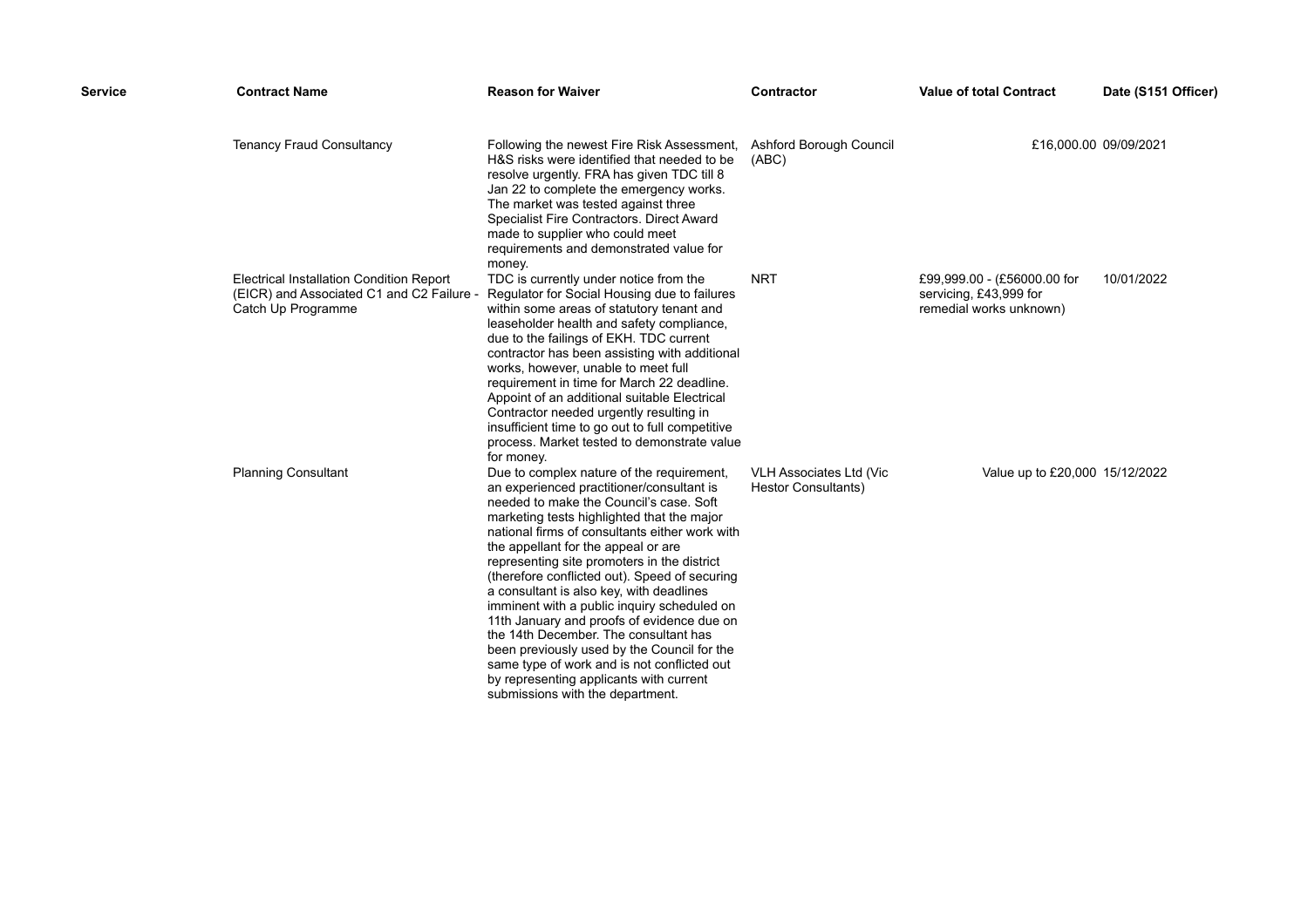| <b>Service</b>                        | Contract Name                                                                     | <b>Reason for Waiver</b>                                                                                                                                                                                                                                                                                                                                                                                                                                                                                                                                      | <b>Contractor</b>                                                                   | <b>Value of total Contract</b> | Date (S151 Officer)   |
|---------------------------------------|-----------------------------------------------------------------------------------|---------------------------------------------------------------------------------------------------------------------------------------------------------------------------------------------------------------------------------------------------------------------------------------------------------------------------------------------------------------------------------------------------------------------------------------------------------------------------------------------------------------------------------------------------------------|-------------------------------------------------------------------------------------|--------------------------------|-----------------------|
|                                       | All Taxes Subscription                                                            | Benchmarking test completed. Use of the<br>existing contractor and the availability of a 3<br>year contract term instead of an annual<br>subscription (which was the case previously)<br>will lock in contract savings of £3,450 over<br>the contract term (prices are fixed at last<br>year's subscription/hourly rates as a loyalty<br>discount if renewed by 12th February 2022).<br>In addition, it will provide the ability to roll<br>forward any unused prepaid consultancy<br>hours from prior years subscriptions, which<br>would otherwise be lost. | <b>LAVAT Consulting Limited</b>                                                     |                                | £26,850.00 08/02/2022 |
|                                       |                                                                                   |                                                                                                                                                                                                                                                                                                                                                                                                                                                                                                                                                               |                                                                                     |                                |                       |
| <b>CORPORATE</b><br><b>GOVERNANCE</b> | Appointment of Consultant to act as<br>Independent Monitoring Officer             | Appointment of an Independent Monitoring<br>Officer (IMO) is a specialist role and urgent<br>following the outcome of an audit.                                                                                                                                                                                                                                                                                                                                                                                                                               | Independent Consultant -<br>will be sourced via the Local<br>Government Association | £180k-£225K 25/11/2021         |                       |
|                                       |                                                                                   |                                                                                                                                                                                                                                                                                                                                                                                                                                                                                                                                                               |                                                                                     |                                |                       |
| <b>OPERATIONAL</b><br><b>SERVICES</b> | Water Injection Dredging                                                          | Competitive ITQ process carried out,<br>however, only one bid received for Lot 2,<br>therefore three competitive quotes could not<br>be achieved.                                                                                                                                                                                                                                                                                                                                                                                                             | Van Oord                                                                            |                                | £72,500.00 26/04/2021 |
|                                       | EU Transition Emergency ground works to<br>facilitate install of welfare building | Benchmarking testing carried out. There is a Ovenden<br>need to ensure TDC has welfare facilities<br>capacity as added resilience for Brexit<br>transition as identified within the contingency<br>fund programme. Due to the urgency of the<br>requirement this item is being purchased<br>through a supplier who can deliver within 12<br>weeks, which will reduce time on seeking<br>other costs via a competitive ITQ exercise,<br>which could impact on delivery time.                                                                                   |                                                                                     |                                | £15,874.80 14/05/2021 |
|                                       | <b>TDC Cycle Safety</b>                                                           | Funding rules stipulate use of a preferred<br>supplier                                                                                                                                                                                                                                                                                                                                                                                                                                                                                                        | <b>KCC</b>                                                                          |                                | £35,000.00 27/05/2021 |
|                                       | <b>KIC Decarbonisation Consultancy Services</b><br>to produce works specification | ITQ process carried out, however, only one<br>quote received, therefore was not able to<br>achieve three required quotes as required<br>within CSOs                                                                                                                                                                                                                                                                                                                                                                                                           | Ingleton Wood                                                                       |                                | £83,681.00 16/06/2021 |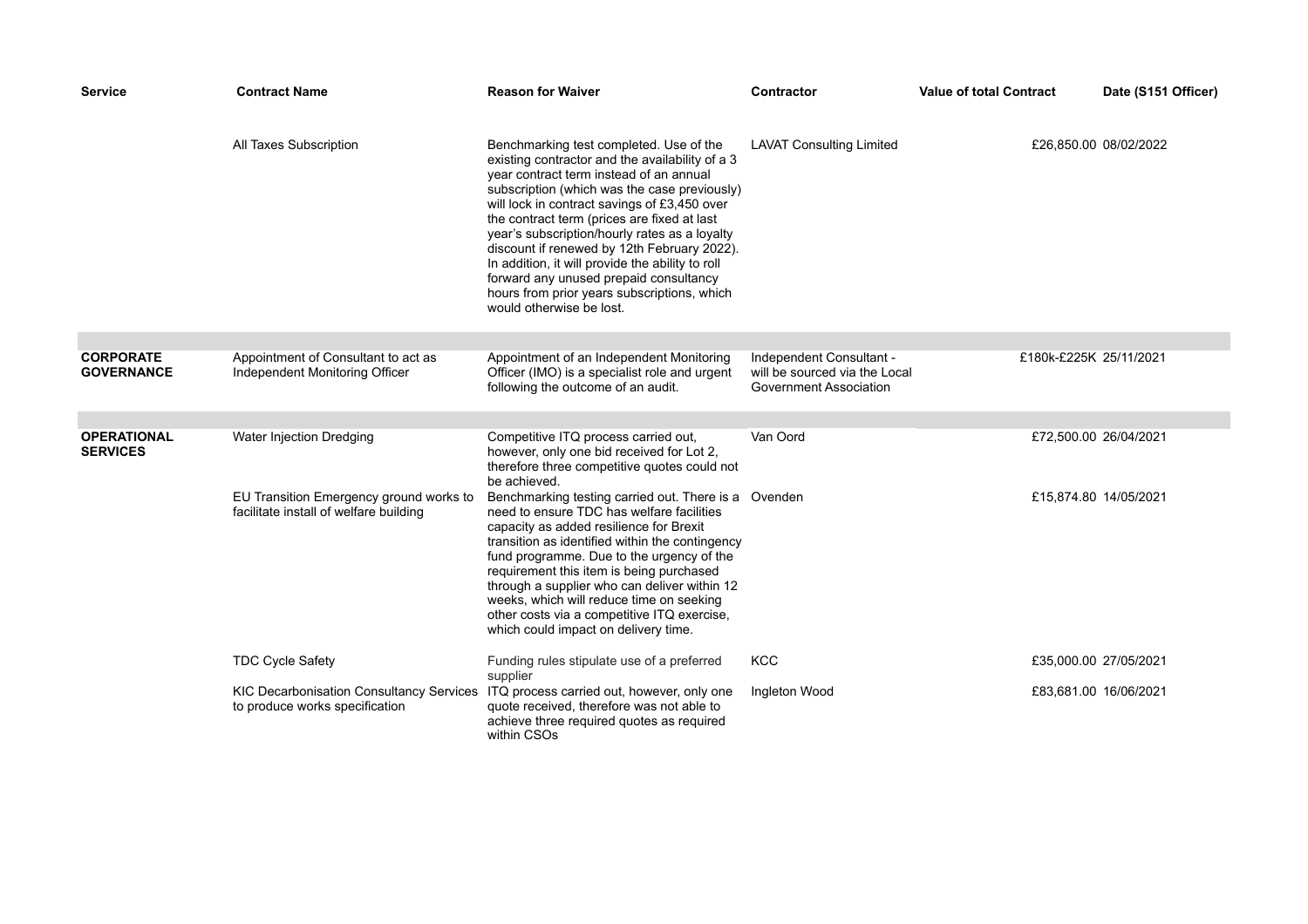| Service | <b>Contract Name</b>                                       | <b>Reason for Waiver</b>                                                                                                                                                                                                                                                                                                                                                                                                                                                                                                                                                                              | <b>Contractor</b>                       | <b>Value of total Contract</b>                                                                                     | Date (S151 Officer) |
|---------|------------------------------------------------------------|-------------------------------------------------------------------------------------------------------------------------------------------------------------------------------------------------------------------------------------------------------------------------------------------------------------------------------------------------------------------------------------------------------------------------------------------------------------------------------------------------------------------------------------------------------------------------------------------------------|-----------------------------------------|--------------------------------------------------------------------------------------------------------------------|---------------------|
|         | <b>High Speed Road Cleaning</b>                            | It is a legal obligation for the TDC (as a<br>principal litter authority) to clear litter and<br>debris from high speed roads. A cost saving<br>has been identified if we no longer<br>subcontract via KCC and contract direct with<br>supplier appointed. Continuation of service is<br>required for H&S reasons.                                                                                                                                                                                                                                                                                    | sage Enviro                             | £15,750.00 17/06/2021                                                                                              |                     |
|         | Transit van - Samms officer                                | There is a need for purchasing a second<br>hand vehicle with low mileage to provide a<br>vehicle fit for purpose within the budget<br>available. The company identified has a<br>vehicle which fits this criteria and would be<br>available for purchase. TDC has used the<br>company previously. Comparisons were<br>made online with similar type vehicles as a<br>benchmarking exercise and officers are<br>satisfied that the quoted price reflects the<br>market price for the vehicle illustrated, taking<br>into account age mileage and specification.<br>TDC T&C could also not be included. | Access Commercial (UK)<br>Ltd           | £20,995.00 28/06/2021                                                                                              |                     |
|         | Low Income Family Tracker (LIFT)                           | Economic and specialist nature reasons.<br>Dashboard Project led by KCC will deliver<br>economies of scale and provide TDC with<br>monthly administrative datasets that are held<br>on its low income households and allows the<br>Council to analyse and interrogate them via<br>one accessible and easy to navigate cloud<br>based dashboard                                                                                                                                                                                                                                                        | Policy in Practice                      | £25,571.00 26/07/2021                                                                                              |                     |
|         | Implementation of the web portal and<br>Green Waste Module | Due to system used, only current supplier<br>can meet requirements.                                                                                                                                                                                                                                                                                                                                                                                                                                                                                                                                   | <b>Bartec Municipal</b><br>Technologies | Proposed extension to existing 30/07/2021<br>contract: £50,250.00<br>Total of proposed new contract<br>£195,050.00 |                     |
|         | Commercial Waste Bins (1100L)                              | The current supplier cancelled the order due  Container Care Solutions<br>sourcing issues. To ensure the service<br>requirement continued to be met, an<br>alternative supplier was selected until March<br>2022 or for when the tender process is<br>completed.                                                                                                                                                                                                                                                                                                                                      | Ltd                                     | £18,000.00 03/08/2021                                                                                              |                     |
|         | Commercial Waste Bins for immediate<br>requirements ONLY   | For continuation of fulfilling residents<br>requirements until a formal arrangement for and UK Containers<br>bin purchasing has been in place by the end<br>of March 2022.                                                                                                                                                                                                                                                                                                                                                                                                                            | One 51 ES Plastics UK Ltd               | £80,000.00 18/10/2021                                                                                              |                     |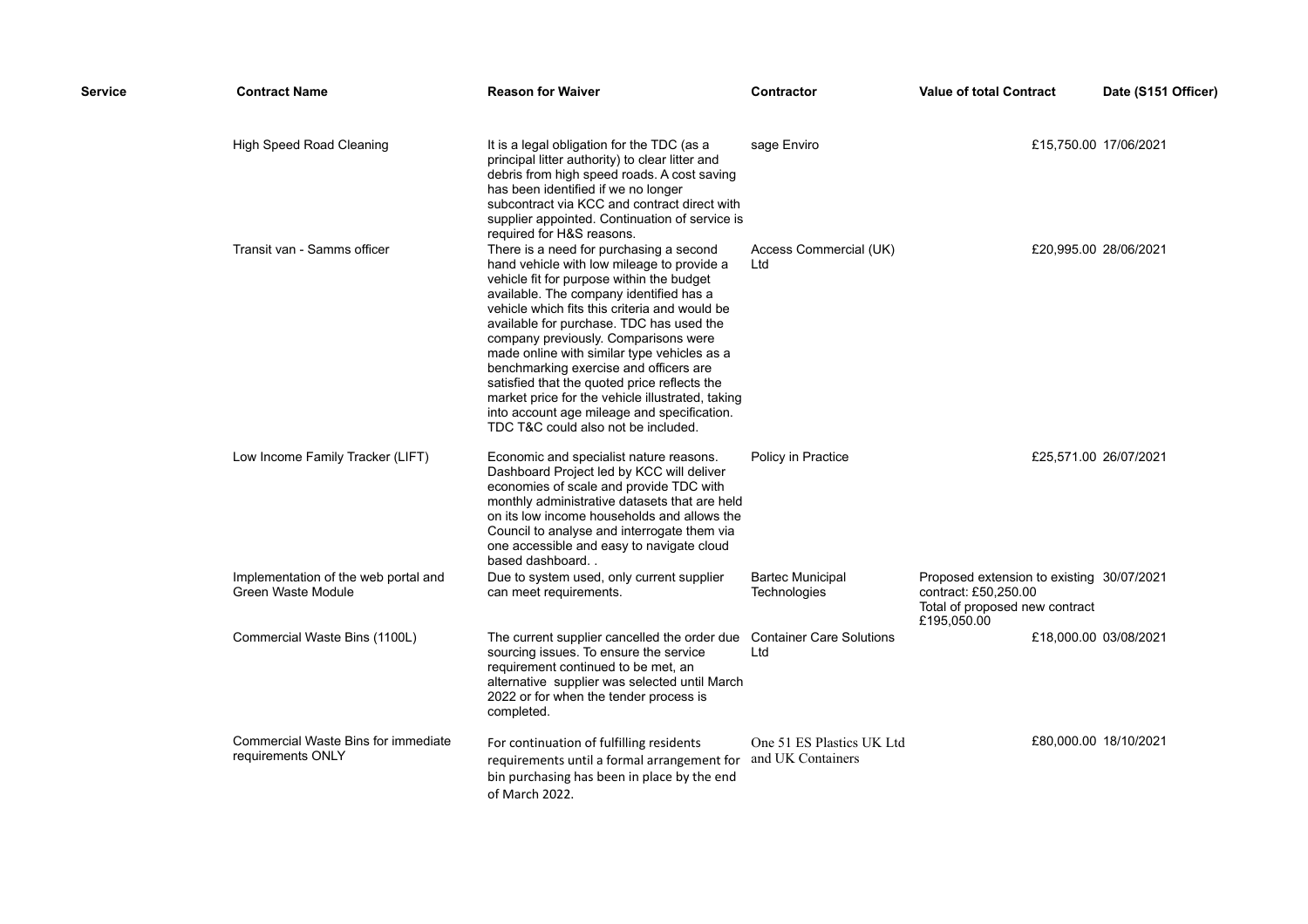| Service | <b>Contract Name</b>                                                           | <b>Reason for Waiver</b>                                                                                                                                                                                                                                                                                                                                                                                               | <b>Contractor</b>                                                 | <b>Value of total Contract</b> | Date (S151 Officer)   |
|---------|--------------------------------------------------------------------------------|------------------------------------------------------------------------------------------------------------------------------------------------------------------------------------------------------------------------------------------------------------------------------------------------------------------------------------------------------------------------------------------------------------------------|-------------------------------------------------------------------|--------------------------------|-----------------------|
|         | 360 Digger                                                                     | Requirement is specialist and needed a trial<br>of vehicles. A benchmarking exercise was<br>also completed, however, specification was<br>narrow and this is the only supplier which<br>provides this model that meets TDC full<br>requirements.                                                                                                                                                                       | Lister Wilder                                                     |                                | £21,850.00 18/10/2021 |
|         | <b>Event App</b>                                                               | A review was needed of current system and Apply 4<br>it was decided alternative options needed to<br>be considered. Options reviewed with Digital<br>were not viable, therefore the System App<br>was the only one that would meet the<br>Council's requirements. This was supported<br>by other Council's also using this App with<br>good feedback.                                                                  |                                                                   | £10,500.00 08/11/2021          |                       |
|         | <b>Recruitment of Environmental Services</b><br>Manager                        | It is a relatively niche market for the<br>Environmental Services Manager. Attempts<br>have been made to fill this post permanently<br>in recent months using standard recruitment<br>processes, however, to date they have been<br>unsuccessful. The procurement of a<br>recruitment agency who specialise in the<br>waste/environmental sector is far more likely<br>to achieve a successful outcome more<br>quickly | <b>Waste Recruit Ltd</b>                                          |                                | £15,000.00 27/09/2021 |
|         | Cash Collection & Cash in Transit                                              | Contract is being delivered via the ESPO<br>Framework, therefore TDC's T&C are not<br>able to be included.                                                                                                                                                                                                                                                                                                             | G4S                                                               |                                | £50,000.00 26/10/2021 |
|         | Incab devices and software                                                     | Due to system used, only current supplier<br>can meet requirements.                                                                                                                                                                                                                                                                                                                                                    | <b>Bartec Municipal</b><br>Technologies                           | £21,781.00 29/11/2021          |                       |
|         | <b>Emergency Repair of Flap Gate Rams</b>                                      | H&S risk identified, which needs to be<br>rectified urgently. Due to the criticality of risk<br>and historical failures of the mitre gate, it is<br>considered going out to a full ITQ process<br>will cause delay and pose further risk.                                                                                                                                                                              | Upland Engineering, UK<br>Diveworks, Hydraulic and<br>Engineering |                                | £29,000.00 15/12/2021 |
|         | Upgrade IDOX Uniform to IDOC Cloud<br>based<br>Building Control System Tascomi | Requirement sourced via a Framework,<br>therefore, TDC's T&C are not able to be<br>included and it agreement. Due to tight<br>timescales, agreement may not be able to be<br>signed as a deed.                                                                                                                                                                                                                         | <b>IDOX</b>                                                       | £112,825.00 22/12/2021         |                       |